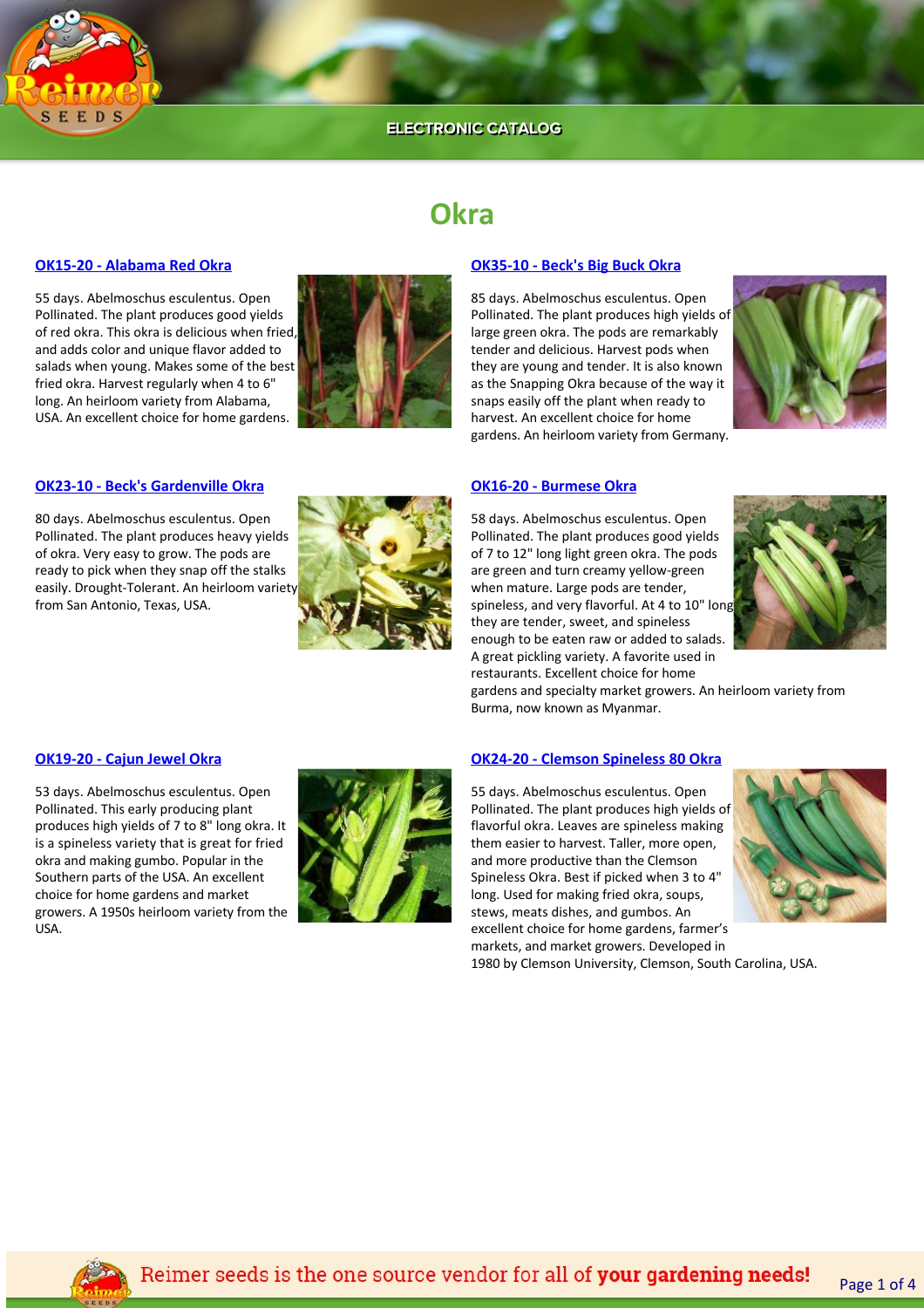

# **[OK4‐20 ‐ Clemson Spineless Okra](https://www.reimerseeds.com//clemson-spineless-okra.aspx)**

### **1939 All‐America Selections Winner!**

56 days. Abelmoschus esculentus. Open Pollinated. The plant produces heavy yields of flavorful 9" long dark green okra. It is still the most popular variety on the market. Leaves are spineless making it easier to harvest. Best if picked when 3" long. Used in making fried okra, gumbo, soups, stews, and meats dishes. An excellent choice for home gardens and

market growers. An heirloom variety. United States Department of Agriculture, NSL 26508.

# **[OK9‐20 ‐ Dwarf Long Green Pod Okra](https://www.reimerseeds.com//dwarf-long-green-pod-okra.aspx)**

50 days. Abelmoschus esculentus. Open Pollinated. This early maturing plant produces heavy yields of 7 to 8" long okra. This spineless variety produces earlier and higher yields than other varieties. A great choice for Northern growers because it doesn't require as long of a hot growing season. Suitable for Southern and Northern regions. An excellent choice for home gardens and market growers.



### **[OK13‐20 ‐ Cow Horn Okra](https://www.reimerseeds.com//cow-horn-okra.aspx)**

60 days. Abelmoschus esculentus. Open Pollinated. The plant produces high yields of 14" long okra. The large pods remain spineless and tender up to 10" long, but are best when the pods are picked at 6" long. Great for making fried okra and gumbo. An excellent choice for home gardens and market growers. An heirloom variety dating back to pre‐1865.



## **[OK5‐20 ‐ Emerald Okra](https://www.reimerseeds.com//emerald-okra.aspx)**

55 days. Abelmoschus esculentus. Open Pollinated. The plant produces heavy yields of 6 to 8" long dark green okra. The pods are thick‐walled, smooth, tender, and spineless. Stay tender even when very large. Best to harvest when 4" long. Retains color when frozen or canned. Perfect for soups, stews, fried, or boiled. Also known as Emerald Green Velvet Okra. An excellent choice for home gardens, farmer's markets, market



growers, open production, and commercial production. A 1950 heirloom variety developed by the Campbell Soup Company, Riverton, New Jersey, USA. United States Department of Agriculture, PI 675122

## **[ES3 ‐ Emergency Survival Seed Kit \(32 Vegetables\)](https://www.reimerseeds.com//Emergency-Survival-Seed-Kit-32-Vegetables.aspx)**

This Emergency Survival has 32 different vegetable varieties. The seeds are specially dried and sealed for long-term emergency survival seed storage. All seeds are open‐pollinated heirloom varieties and 100% non‐GMO. This kit should be a priority for any preparedness plan for national food shortages, war, or national disasters. The seeds selected are adaptable to short‐season climates and do well in all regions of the country and are Easy-to-Grow for first-



time gardeners. It includes planting instructions and a seed‐saving guide. The kit includes Beans, Beets, Broccoli, Brussels Sprouts, Cabbage, Cantaloupes, Carrots, Cauliflower, Celery, Corn, Cucumbers, Eggplants, Kale, Lettuce, Okra, Onions, Peas, Parsnips, Pumpkins, Radishes, Spinach, Squash, Sunflowers, Sweet Peppers, Swiss Chard, Tomatoes, Turnips, and Watermelons. Buy and keep a supply of kits to provide for family security during times of uncertainty in the food supply chain. The kits are moisture‐proof and come in a resealable bag.

# **[ES4 ‐ Emergency Survival Seed Kit \(20 Vegetables\)](https://www.reimerseeds.com//Emergency-Survival-Seed-Kit-20-Vegetables.aspx)**

This Emergency Survival has 20 different vegetable varieties. The seeds are specially dried and sealed for long‐term emergency survival seed storage. All seeds are open‐pollinated heirloom varieties and 100% non‐GMO. This kit should be a priority for any preparedness plan for national food shortages, war, or national disasters. The seeds selected are adaptable to short‐season climates and do well in all regions of the country and are Easy-to-Grow for first-time gardeners. It



includes planting instructions and a seed‐saving guide. The kit includes Beets, Broccoli, Brussels Sprouts, Cabbage, Cauliflower, Celery, Cucumbers, Eggplants, Hot Peppers, Kohlrabi, Okra, Pumpkins, Radishes, Squash, Sweet Peppers, and Tomatoes. Buy and keep a supply of kits to provide for family security during times of uncertainty in the food supply chain. The kits are moisture‐proof and come in a resealable bag.



Page 2 of 4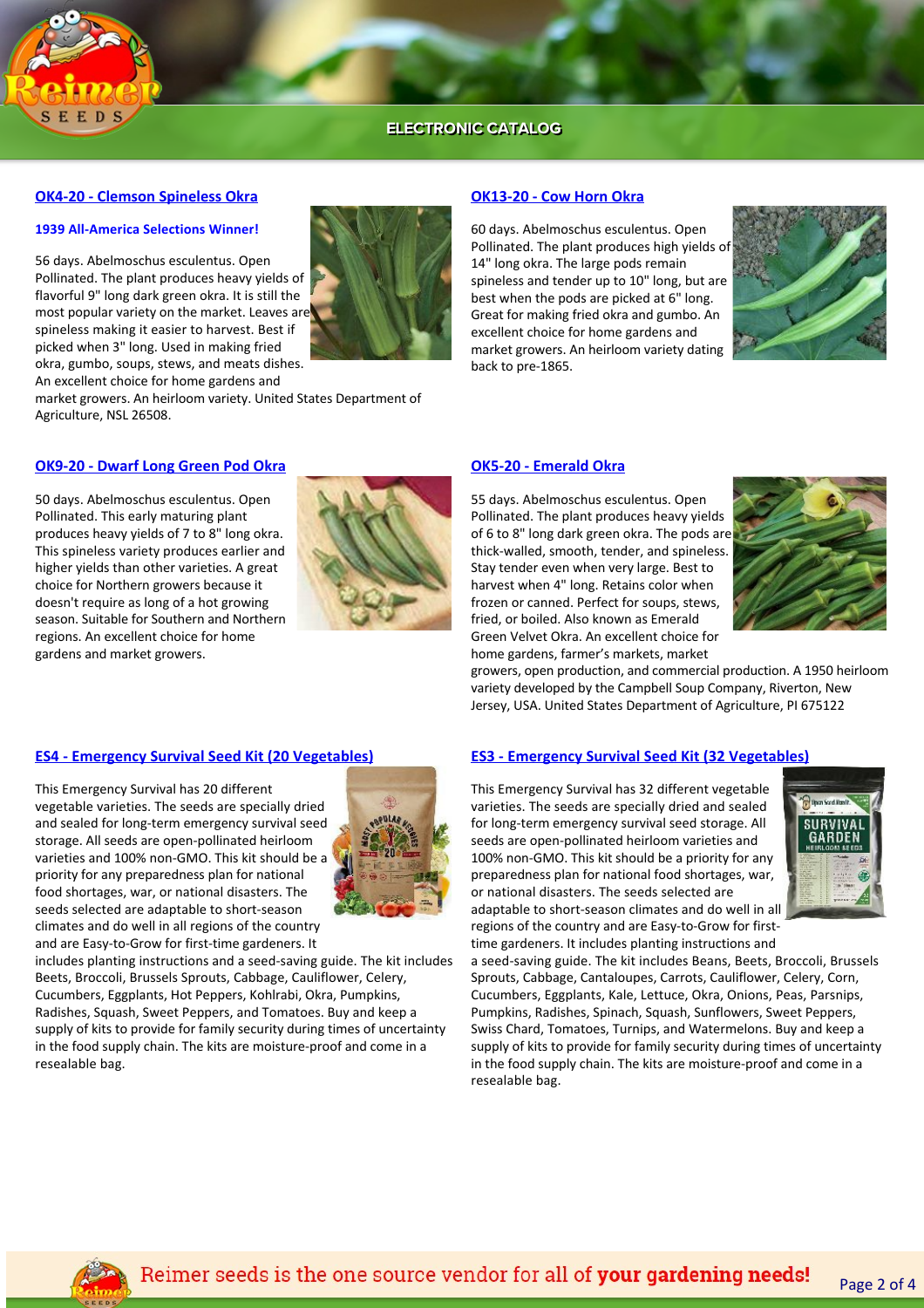

# **[OK14‐20 ‐ Hill Country Red Okra](https://www.reimerseeds.com//hill-country-red-okra.aspx)**

70 days. Abelmoschus esculentus. Open Pollinated. The plant produces good yields of 3 to 5" long green and red okra. The pods are green with red tips and red ribs. Great for making fried okra, soups, stews, and gumbo. An excellent pickling variety. Drought‐Tolerant. Excellent choice for home gardens. An heirloom variety from Texas, USA.



### **[OK18‐20 ‐ Jade Okra](https://www.reimerseeds.com//jade-okra.aspx)**

70 days. Abelmoschus esculentus. Open Pollinated. This early producing plant produces high yields of dark green okra. The okra stays tender up to 6" long. Great for making fried okra, soups, stews, and gumbo. An excellent choice for home gardens. Developed in 1991 by the University of Arkansas, Arkansas, USA.



### **[OK30‐20 ‐ Jambalaya Okra](https://www.reimerseeds.com//Jambalaya-Okra.aspx)**

50 days. Abelmoschus esculentus. (F1) This extra‐early maturing plant produces high yields of 6 to 7" long shiny dark green okra. Great for making fried okra, soups, stews, gumbo, and casseroles. This compact plant is just the right size for a home garden. Suitable for containers. An excellent choice for home gardens.



### **[OK3‐20 ‐ Louisiana Green Velvet Okra](https://www.reimerseeds.com//louisiana-green-velvet-okra.aspx)**

## **1941 All‐America Selections Winner!**

58 days. Abelmoschus esculentus. Open Pollinated. This early maturing plant produces good yields of 5 to 8" long spineless dark green okra. The okra remains tender when large. Retains its vibrant color when cooked. This variety does well where temperatures and humidity are high. Excellent choice for home gardens and



market growers. Developed by the Louisiana State University, Louisiana, USA. United States Department of Agriculture, PI 675127.

### **[OK25‐20 ‐ Perkins Dwarf Long Green Okra](https://www.reimerseeds.com//perkins-dwarf-long-green-okra.aspx)**

55 days. Abelmoschus esculentus. Open Pollinated. This early maturing plant produces high yields of flavorful 8 to 9" long okra. An extra‐large pod that is tender and very delicious. Great for making fried okra, soups, stews, gumbo, and casseroles. Perfect type canning. An excellent choice for home gardens. An heirloom variety.



#### **[OK12‐20 ‐ Perkins Mammoth Long Okra](https://www.reimerseeds.com//perkins-mammoth-long-red-okra.aspx)**

55 days. Abelmoschus esculentus. Open Pollinated. This early maturing plant produces good yields of 6" long green okra. Excellent for soups, stews, gumbo, and fried or boiled. Perfect canning variety.



#### **[OK2‐20 ‐ Red Burgundy Okra](https://www.reimerseeds.com//red-burgundy-okra.aspx)**

### **1988 All‐America Selections Winner!**

60 days. Abelmoschus esculentus. Open Pollinated. The plant produces high yields of 6 to 8" long burgundy colored okra. This variety has deep red colored stems with green leaves and would be great for an ornamental plant. Pods can be harvested up to 8" long and still remain tender. Great for making fried okra, soups, stews, gumbo, and



casseroles. An excellent choice for home gardens and specialty market growers. Developed by Leon Robbins at the Clemson University, Clemson, South Carolina, USA.

# **[OK27‐10 ‐ Red Velvet Okra](https://www.reimerseeds.com//red-velvet-okra.aspx)**

70 days. Abelmoschus esculentus. Open Pollinated. The plant produces good yields of beautiful 5" long scarlet red okra. This variety has deep red colored stems with green leaves. Best when harvested when pods are 3" to 5" long when still tender.